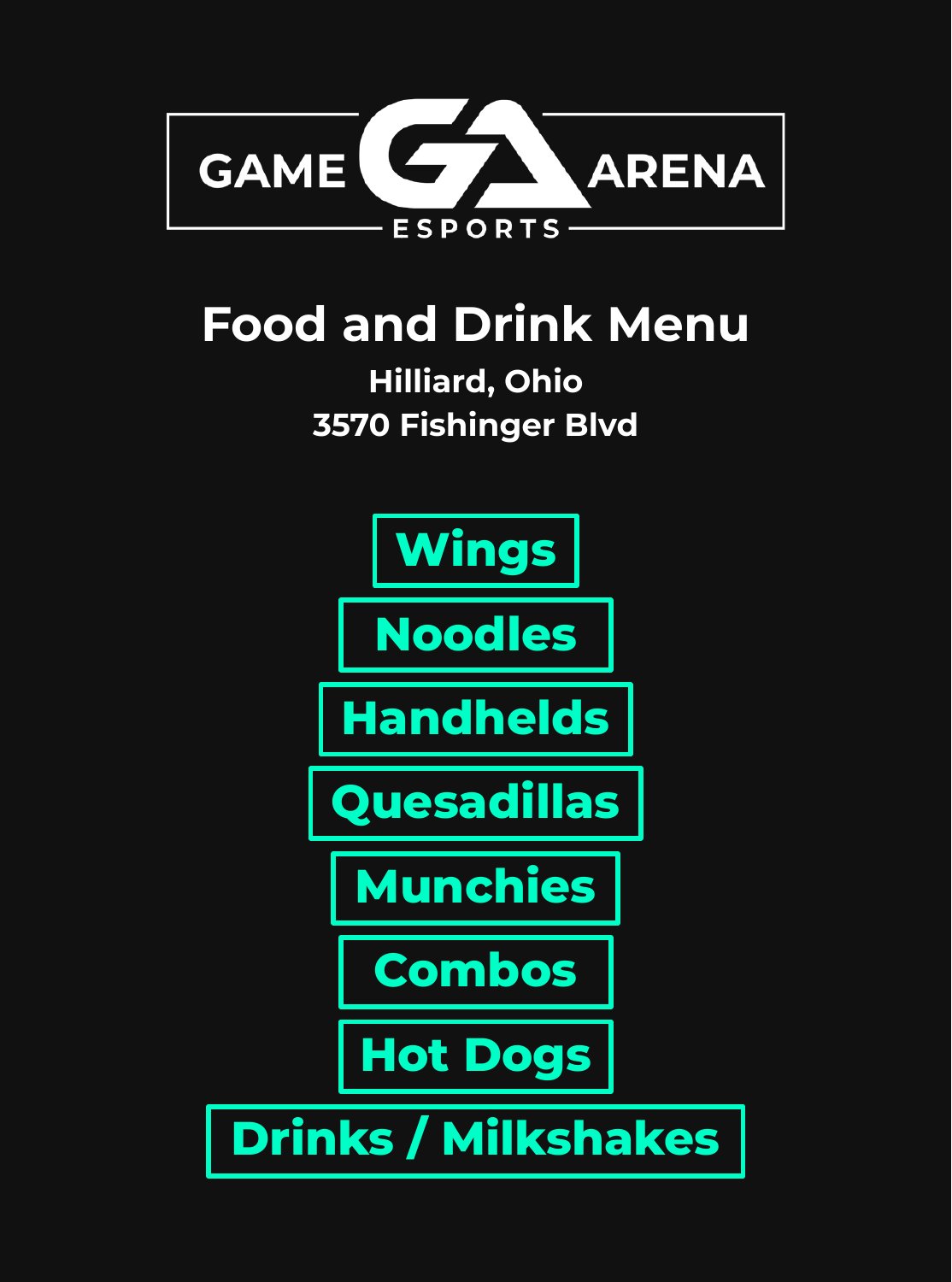# **Wings**

### <span id="page-1-0"></span>**Boneless Wings**

Original / BBQ / Buffalo / Teriyaki Garlic Parmesan / Sweet Red Chilli *Served with Ranch on request*

## **Noodles**

### **Ramen**

Beef / Spicy Beef / Pork / Chicken *Add Grilled Chicken for +\$2*

### **White Cheddar Mac & Cheese Bacon Mac & Cheese Loaded Mac & Cheese**

*Choice of Bacon or Grilled Chicken, and wing sauce*

**[Top](#page-0-0)**

**\$4**

**\$6**

**\$7**

**\$8**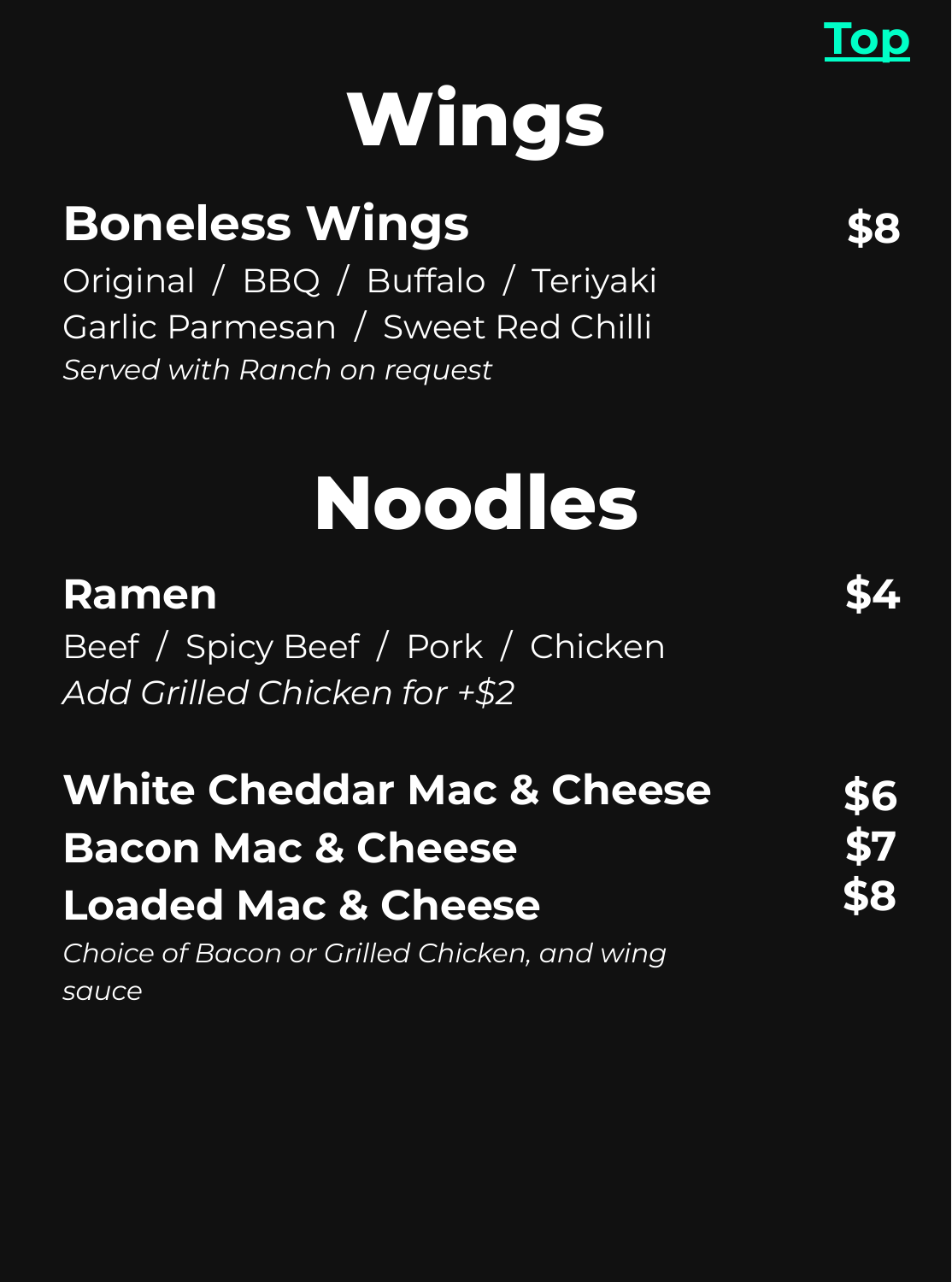## **Handhelds**

Served w/ fries or sub waffle fries or tots for \$1.50

### <span id="page-2-0"></span>**Spicy Chicken Sandwich**

Chicken Patty + Boom Boom Sauce + Jalapenos + Pepper Jack Cheese

### **Fiesta Pizza**

Taco Sauce + Beef Crumble + Cheese Blend

## **Quesadillas**

Served with Sour Cream or Ranch

### **Cheese**

Cheddar + American + Pepper Jack + Adobo + Chipotle Ranch

### **Chicken & Cheese**

Grilled Chicken + Cheddar Cheese + Pepper Jack + Chipotle Ranch

**\$5** 

**\$4**

**\$8**

**[Top](#page-0-0)**

**\$4**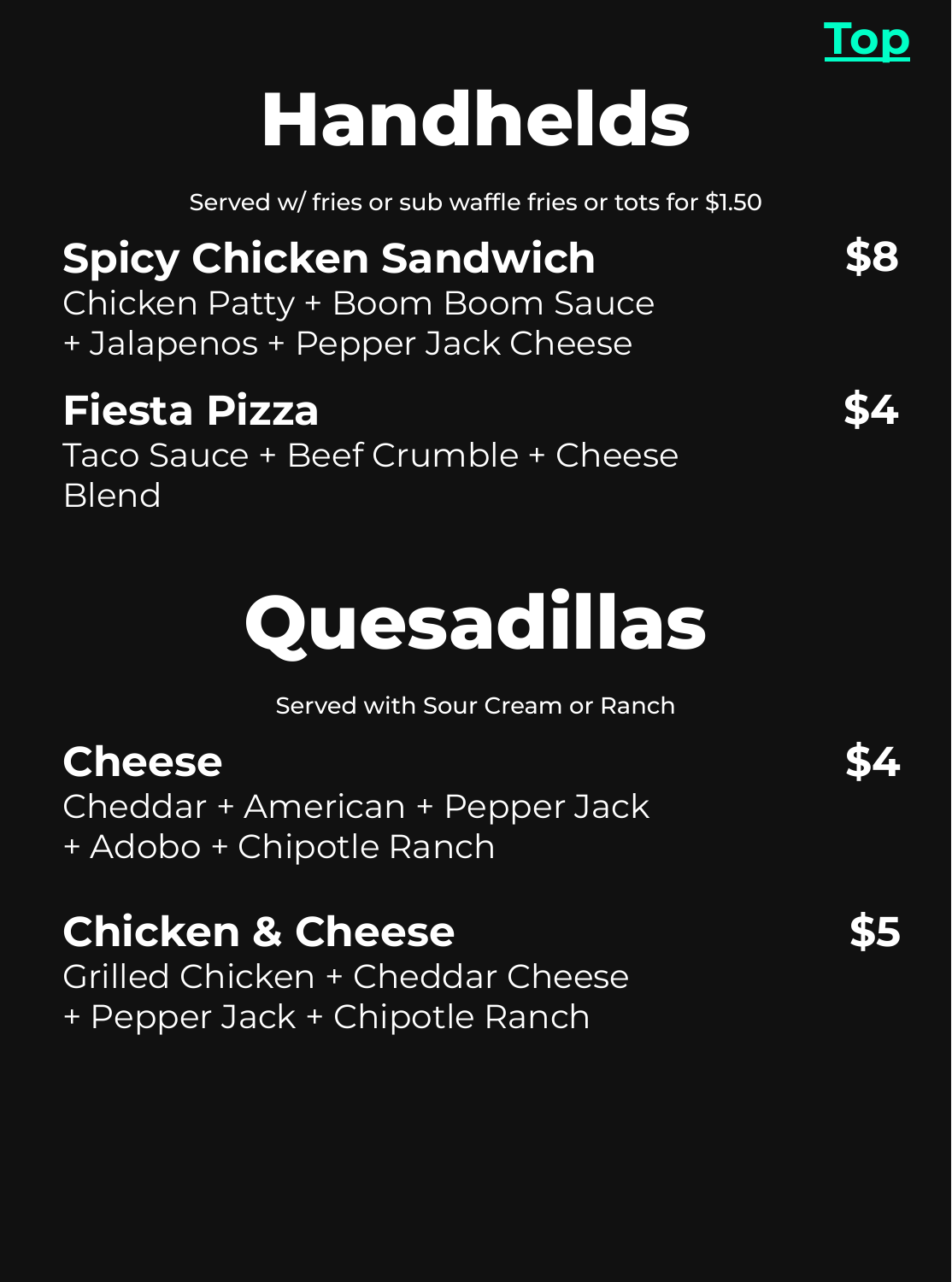## **Munchies**

**[Top](#page-0-0)**

<span id="page-3-0"></span>

| <b>Fries or Tots</b><br>Served w/ Ketchup or Mustard                                           |     |
|------------------------------------------------------------------------------------------------|-----|
| <b>Loaded Tots or Fries</b><br>Tots/Fries + Cheddar Cheese + Bacon<br>+ Sour Cream + Jalapeno  |     |
| <b>Onion Rings</b><br>Served w/ Chipotle Ranch                                                 |     |
| <b>Mini Corn Dogs</b><br>10 Mini Dogs Served w/ Ketchup or Mustard                             | \$5 |
| <b>Pretzel Bites</b><br>8 Bites served w/ Queso                                                | \$5 |
| <b>Mozzarella Sticks</b><br>4 Sticks Served w/ Marinara                                        | \$5 |
| <b>Pizza Sticks</b><br>2 tortillas wrapped w/ Pepperoni and Pepper<br>Jack. Served w/ Marinara |     |
| <b>Funnel Cake Fries</b><br>Powdered Sugar + Hershey's Chocolate Sauce                         |     |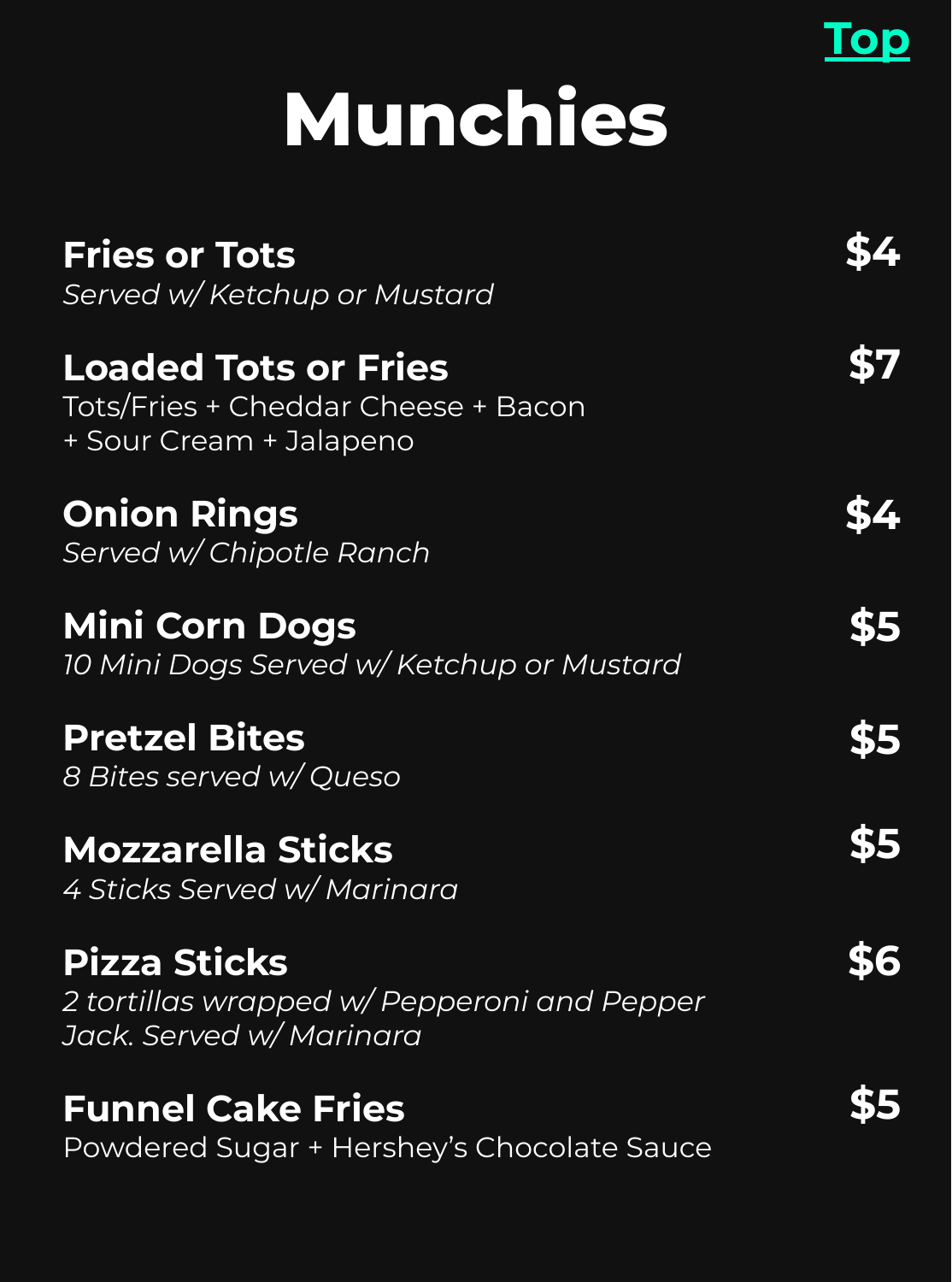## **Combos**

### <span id="page-4-0"></span>**Victory Royale**

Boneless wings + Fries or Tots + Fountain Drink *Upgrade to a Milkshake for +\$3*

#### **Hot Drop**

Arena Dog + Loaded Fries/Tots + Fountain Drink *Upgrade to a Milkshake for +\$3*

## **Hot Dogs**

#### **Arena Dog**

Beef Frank + Bacon + Cheddar Cheese + Doritos + Jalapenos

#### **Plain Dog**

Beef Frank + Bun + Optional Ketchup and/or Mustard **\$3**

**\$14**

**\$13**

**[Top](#page-0-0)**